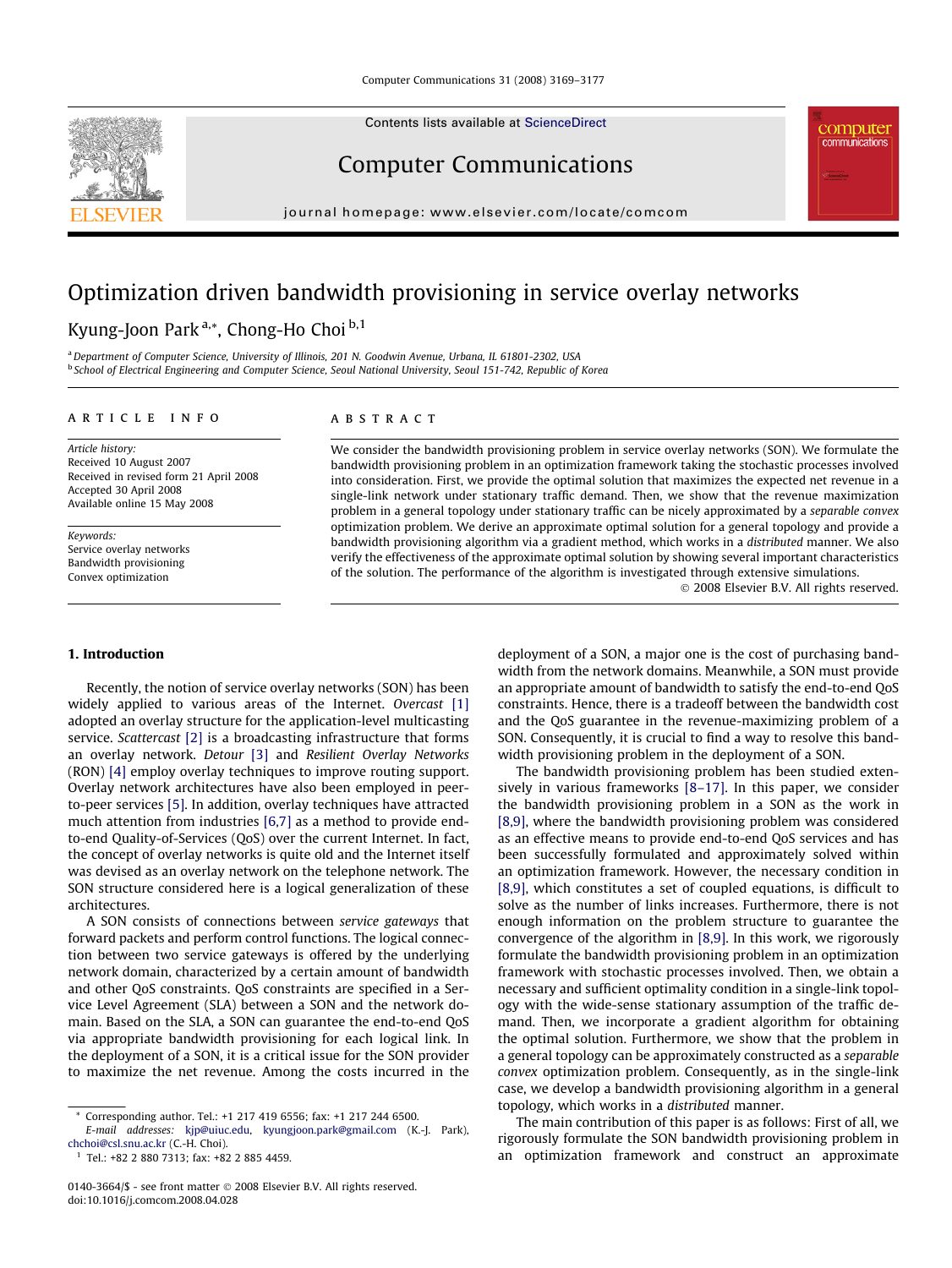<span id="page-1-0"></span>optimization problem that is shown to be separable and convex. From the convexity, we can guarantee the convergence of the gradient algorithm. Also, the curse of dimensionality problem, which is an important issue for scalability, can be circumvented by the separability of the problem. Furthermore, we derive important mathematical relations between the original and the approximate problems, which show the effectiveness of the approximate optimal solution.

The remaining part of the paper is organized as follows: In Section 2, we give a detailed explanation on the bandwidth provisioning problem in an optimization framework and introduce the notations and the net revenue function. Then, we propose the optimal solution in a single-link topology and formulate an approximate optimization problem in a general topology, which is shown to be separable and convex. We also show several important characteristics of the approximate optimal solution. Extensive simulation results are given in Section [3](#page-5-0). Finally, conclusions follow in Section [4](#page-8-0).

#### 2. Bandwidth provisioning problem in SON

In this section, we formulate the bandwidth provisioning problem within an optimization framework taking into consideration the QoS violation and the network revenue. Note that the formulation of the net revenue in a stochastic framework is more rigorous than those in [\[8,9\]](#page-8-0). Based on the formulation, we show that the revenue maximization problem can be nicely approximated by a separable convex optimization problem. Hence, we can guarantee the convergence of a gradient algorithm that finds an optimal solution for the approximate problem, which is just slightly larger than the optimal solution for the original problem.

#### 2.1. A logical model of SON

With the pipe model, a SON provides the required amount of bandwidth between any two service gateways across a network domain, i.e., a pipe with a certain amount of bandwidth is provided between any two service gateways. Since our formulation of the bandwidth provisioning problem is based on the work in [\[8,9\],](#page-8-0) we use the same logical model of a SON. We represent the logical path from a service gateway u to an adjacent service gateway v across a network domain D by a three-tuple  $l = (u, v, D)$  and consider  $l$  as a link between  $u$  and  $v$  across  $D$ . We assume that a certain amount of bandwidth is assigned to each path between a SON and the access networks which act as sources and sinks of traffic. We can consider each access network A as a virtual service gateway  $u<sub>A</sub>$ . Then, as in the service gateway case, we can simply represent the connection between  $u_A$  and an adjacent gateway  $v$  across  $A$ by a corresponding link ( $u_A$ , $v_A$ ). For a given logical link  $l = (u,v,D)$ , a SON provider will make a contract with the underlying network domain  $D$  guaranteeing a certain amount of bandwidth  $c_l$ . The bandwidth provisioning problem of the SON would then be to decide the bandwidth of each link  $l = (u,v,D)$  so that its overall revenue can be maximized with a certain level of end-to-end QoS guarantee.

Although the QoS requirement for a SON service can be assessed by quite diverse metrics such as loss probability, delay or delay jitter, control of link utilization is a key issue in providing QoS in most cases. In other words, it is required to ensure that the overall load on a link does not exceed a certain level of pre-specified link utilization. Consequently, we simply consider the problem of determining the level of link utilization for QoS guarantee of a SON.

With the level of link utilization as a QoS metric, there is a tradeoff between seeking the maximum revenue and guaranteeing the QoS simultaneously. If we increase the link bandwidth  $c<sub>l</sub>$ , then, we can guarantee a high level of QoS. Yet, at the same time, the revenue will decrease as a result of the additional cost for purchasing bandwidth, and vice versa. Hence, the bandwidth provisioning problem now becomes an optimization problem of finding an optimal link bandwidth that maximizes the revenue with QoS constraints. This will be explained in detail in the next section.

#### 2.2. Bandwidth demand, QoS violation, and net revenue

Now, we rigorously formulate the bandwidth provisioning problem in an optimization framework, taking into consideration the stochastic processes involved. To this end, we introduce several notations. For a set A, let  $|A|$  denote its cardinality. Consider a set  $L$ of links, indexed by  $l = 1, 2, \ldots, |L|$  with capacities  $c_l$ . Also think of a set S of traffic sources, indexed by  $s = 1, 2, \ldots, |S|$ . For each source s, let  $X_s$  denote the traffic demand of source s averaged over the *n*-th micro-time slot. The micro-time unit is denoted by  $\Delta_m$ . Note that the micro-time unit  $\Delta_m$  is relatively very small compared to the macro-time unit, denoted by  $\Delta_M$ . Hereafter, the period  $\Delta_m$  is considered as the basic time unit for traffic demand and  $\Delta_M$  for bandwidth provisioning, respectively. Furthermore, for each  $l$ , let  $Y_l$ denote the traffic demand for link *l*, then  $Y_l = \sum_{s \in S(l)} X_s$  where  $S(l) \subseteq S$  is a set of s which traverses link *l*. Here, let  $f_X(x)$  denote the probability density function (pdf) of X.

We assume that a SON receives  $g_s$  amounts of money from source s per unit of traffic per unit time. On the other hand, a SON pays  $\Phi_l(c_l)$  per unit time for reserving  $c_l$  amount of bandwidth for link *l*. We refer to  $\Phi_l(c_l)$  as the bandwidth cost function of link *l*. Further, for each source s, let  $\pi_s$  denote the penalty per unit of traffic demand per unit time when the QoS is violated.

Now, our main concern is to maximize the expected net revenue by adjusting the values of  $c_i$ 's,  $l = 1,2, \cdots, |L|$ . With all these notations, we can express the net revenue of a SON as follows:

$$
W = \sum_s g_s X_s - \sum_l \Phi_l(c_l) - \sum_s \pi_s X_s I_s,
$$

where  $I_s$  is the penalty indicator function of source s with

$$
I_s = \begin{cases} 1 & \text{if } \quad \exists l \in L(s) \quad \text{such that} \quad Y_l > c_l, \\ 0 & \text{otherwise,} \end{cases}
$$

and  $L(s) \subseteq L$  is a set of l which are traversed by source s. The objective is to choose link bandwidths bi  $c = (c_l, l \in L)$  such that

maximize 
$$
\mathbb{E}[W]
$$
  
subject to  $c_l \ge m_{Y_l}$ ,  $\forall l \in L$ , (1)

where  $m_{Y_l} = \mathbb{E}[Y_l]$ . The constraint in (1) suggests that the average aggregate traffic demand at any link should not exceed the bandwidth. In the following section, we derive an algorithm for obtaining the optimal solution in a single-link topology and develop a distributed algorithm for an approximate optimal solution in a general topology.

## 2.3. Single-link topology: optimal solution

In a single-link topology, we have

$$
W = g_1 X_1 - \Phi_1(c_1) - \pi_1 Z_1, \tag{2}
$$

where  $Z_1 = X_1I_1$ . For notational simplicity, we omit subscripts hereafter. By taking expectation in (2),

$$
\mathbb{E}[W] = gm - (\Phi(c) + \pi \mathbb{E}[Z]), = gm - V(c),
$$

where  $m = \mathbb{E}[X]$ , and  $V(c) := \Phi(c) + \pi \int_{c}^{\infty} x f_X(x) dx$ . Hence, we have

$$
\text{maximize } \mathbb{E}[W] = gm - V(c) \n\text{subject to } c \ge m. \tag{3}
$$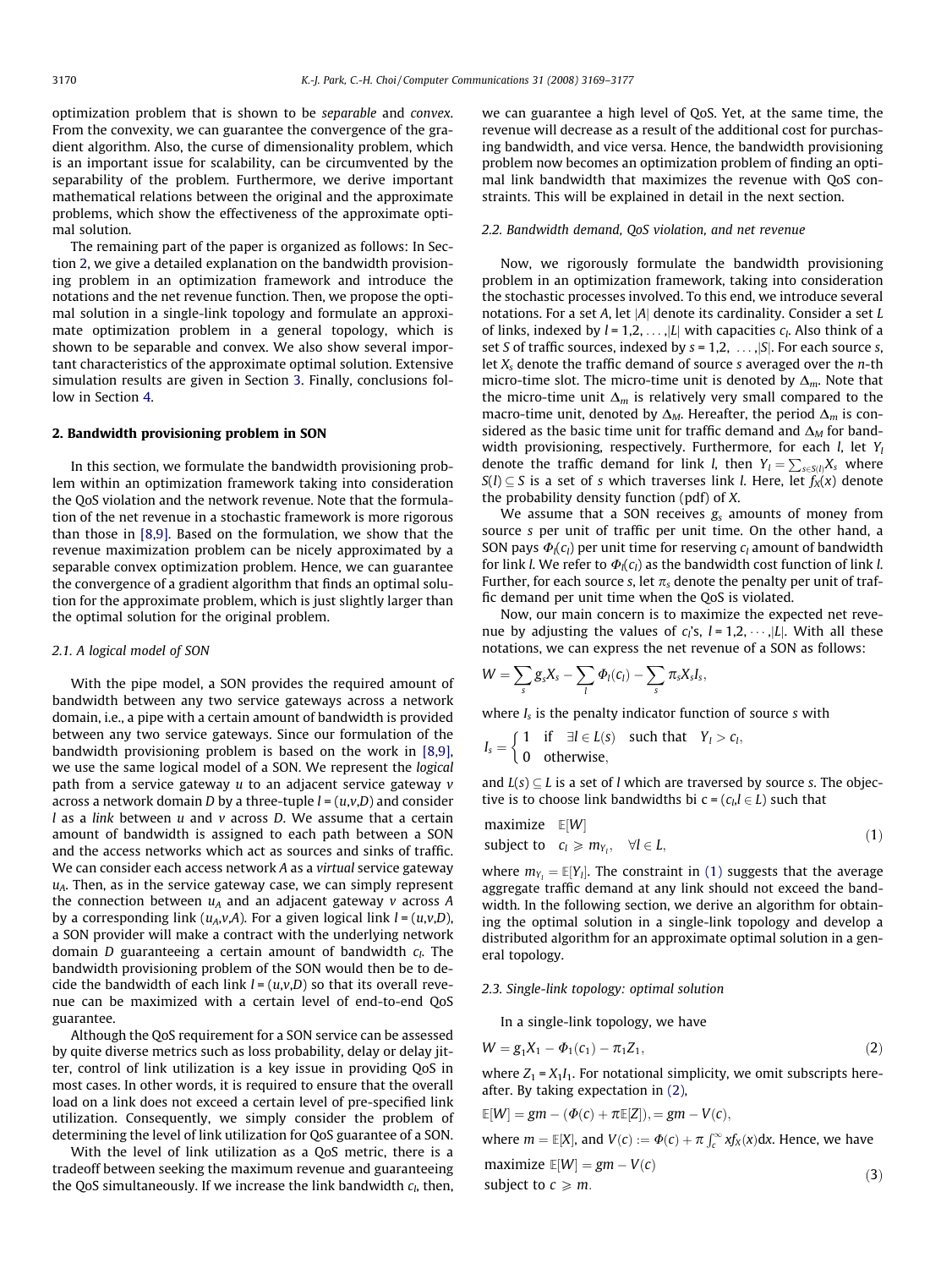<span id="page-2-0"></span>Consequently, instead of maximizing  $E[W]$ , now we can solve the optimization problem by minimizing  $V(c)$  in [\(3\)](#page-1-0) as follows:

minimize  $V(c)$ 

subject to  $c \ge m$ .

The necessary optimality condition for minimizing  $V(c)$  is

$$
\frac{dV(c)}{dc} = \frac{d\Phi(c)}{dc} + \pi \frac{d}{dc} \int_c^{\infty} x f_X(x) dx = 0.
$$

From the Leibniz integral rule, we have

$$
\frac{dV(c)}{dc} = \frac{d\Phi(c)}{dc} - \pi cf_X(c) = 0.
$$
\n(4)

Now, assume that  $\Phi(c)$  is linear, i.e.,  $\Phi(x) = \phi x$  as in [\[9\]](#page-8-0) and  $f_X(x)$  is Gaussian. Gaussian assumption of  $f_X(x)$  is reasonable since X is aggregate traffic with high degree of multiplexing. With these assumptions, we can express the necessary optimality condition (4) as

$$
\kappa - cf_X(c) = 0,\t\t(5)
$$

where  $\kappa = \phi/\pi$  and  $f_X(c) = \frac{1}{\sqrt{2\pi}\sigma} \exp[-\frac{(c-m)^2}{2\sigma^2}]$ .<br>There are three cases to the solutions to (5) according to the value of  $\kappa$ . The first case is when (5) has no solution and  $\frac{dV(c)}{dc} > 0$ ,  $\forall c \in \mathcal{R}_+$ , which happens with a too large value of  $\kappa$ . Similarly, the second case is when (5) has only one solution and  $\frac{dV(c)}{dc} \ge 0$ ,  $\forall c \in \mathfrak{R}_+$ . Hence, for these two cases,  $V(c)$  attains its minimum at  $c = 0$ , under which bandwidth provisioning has no practical meaning. Only when  $\kappa$  is in a reasonable regime, in which there are two real solutions to (5), the overall problem of bandwidth provisioning is practically meaningful. This case is illustrated in Fig. 1, where the mean and the variance of the traffic demand  $X$  is given as  $m = 5$ and  $\sigma^2$  = 1, respectively. Furthermore,  $\kappa$  = 1 and the two solutions to (5) is denoted by  $c^{*,1}$  and  $c^{*,2}$ .

Now, we show that  $c^{\dagger 2}$  in Fig. 1 is the unique minimizing solution of  $V(c)$ . First, we obtain the value of  $\frac{c}{c}$  in Fig. 1 by solving

$$
\frac{d^2V}{dc^2} = -\left[f_X(c) + c\frac{df_X(c)}{dc}\right] = 0.
$$

Since  $df_X(c)/dc = -(c-m/\sigma^2)f_X(c)$ , <u>c</u> is the solution of  $c(c-m) = \sigma^2$ . Hence, we have

$$
\underline{c} = \frac{m + \sqrt{m^2 + 4\sigma^2}}{2}.
$$



**Fig. 1.** Relation between the solutions  $c^{*,1}$  and  $c^{*,2}$  of  $dV(c)/dc = 0$  and the pricing parameter  $\kappa$ .

Note that the overall bandwidth provisioning problem is practically meaningful only when  $\kappa < \overline{\kappa}$  where

$$
\overline{\kappa} = \mathcal{c} f_X(\underline{c}) = \frac{1}{2\sqrt{2\pi}} \left( \frac{1 + \sqrt{4\delta^2 + 1}}{\delta} \right) \exp \left[ -\frac{1}{2} \left( \frac{\sqrt{4\delta^2 + 1} - 1}{\delta} \right)^2 \right],
$$

and  $\delta = \sigma/m$ . Consequently, we have the following proposition:

**Proposition 1.** A solution to (5) exists if  $\kappa \leq \overline{\kappa}$ .

Remark 1. Proposition 1 provides a useful guideline on whether bandwidth provisioning is necessary or not. A SON does not need to purchase any bandwidth if  $\kappa > \overline{\kappa}$ . This indicates that the penalty from link over-utilization is trivial compared to the bandwidth cost. In practice, Proposition 1 may be a helpful guideline for a SON provider to decide whether over-provisioning is necessary or not.

From Fig. 1, we know that  $c^{*,1} < c < c^{*,2}$ . If  $\sigma/m \ll 1$ , then  $c \approx m$ and consequently  $c^{*1} < m < c^{*2}$ . Accordingly, from Fig. 1, we know that  $c^{\dagger,2}$  is the unique optimal solution in  $[m,\infty]$ . We can conclude that  $c^{*,2}$  is the unique global solution  $c^{*}$  for maximizing  $\mathbb{E}[W]$  in the practically meaningful parameter region of  $\kappa$ , i.e.,  $\kappa \leq \overline{\kappa}$ . An algorithm to find  $c^*$  by a gradient method is given in Algorithm 1, in which  $\gamma$  is the step size and  $\epsilon$  is a pre-specified small positive number.

#### 2.4. General topology: approximate optimal solution

Now, consider a solution for a general topology. First, let  $I_l(Y_l)$  be an indicator function for the link l with

$$
I_l(Y_l) = \begin{cases} 1 & \text{if } Y_l > c_l, \\ 0 & \text{otherwise.} \end{cases}
$$

Then, we have

$$
I_s=\bigvee_{l\in L(s)}I_l(Y_l),
$$

where  $\bigvee_{l \in L(s)} I_l$ : =  $I_1 \vee I_2 \vee \cdots \vee I_{|L(s)|}$  and  $\vee$  denotes the logical OR operation. Now,

$$
W = \sum_{s} g_{s} X_{s} - \sum_{l} \Phi_{l}(c_{l}) - \sum_{s} \pi_{s} X_{s} I_{s},
$$
  
= 
$$
\sum_{s} g_{s} X_{s} - \left[ \sum_{l} \Phi_{l}(c_{l}) + \sum_{s} \pi_{s} X_{s} \bigvee_{l \in L(s)} I_{l}(Y_{l}) \right].
$$

The optimization problem becomes

$$
\begin{aligned}\n\text{maximize } \mathbb{E}[W] &= \sum_{s} g_s \overline{X}_s - V(\mathbf{c}) \\
\text{subject to } c_l &\geq m_{Y_l}, \quad \forall l \in L,\n\end{aligned}
$$

where  $V(\mathbf{c}) := \mathbb{E} \Big[ \sum_l \Phi_l(c_l) + \sum_s \pi_s X_s \Big( \bigvee_{l \in L(s)} I_l(Y_l) \Big) \Big], \quad m_{Y_l} = \mathbb{E}[Y_l] = \sum_{s \in S(l)} m_{X_s}$ , and  $m_{X_s} = \mathbb{E}[X_s]$ . Hence, the maximization problem becomes

minimize 
$$
V(\mathbf{c}) = \sum_{l} \Phi_{l}(c_{l}) + \sum_{s} \pi_{s} \mathbb{E} \left[ X_{s} \bigvee_{l \in L(s)} I_{l}(Y_{l}) \right]
$$
  
subject to  $c_{l} > m, \forall l \in I$  (6)

subject to  $c_l \geqslant m_{Y_l}, \forall l \in L$ .

| <b>Algorithm 1:</b> Gradient algorithm to find $c^{\dagger}$ |                                                                                  |  |  |
|--------------------------------------------------------------|----------------------------------------------------------------------------------|--|--|
| $\mathbf{1}$ :                                               | $\hat{c}_0 \leftarrow \frac{m + \sqrt{m^2 + 4\sigma^2}}{2}$                      |  |  |
| 2:                                                           | while $ \hat{c}_{n+1} - \hat{c}_n  > \epsilon$ do                                |  |  |
| 3:                                                           | $\hat{c}_{n+1} \leftarrow \hat{c}_n - \gamma(\kappa - \hat{c}_n f_X(\hat{c}_n))$ |  |  |
| 4:                                                           | end while                                                                        |  |  |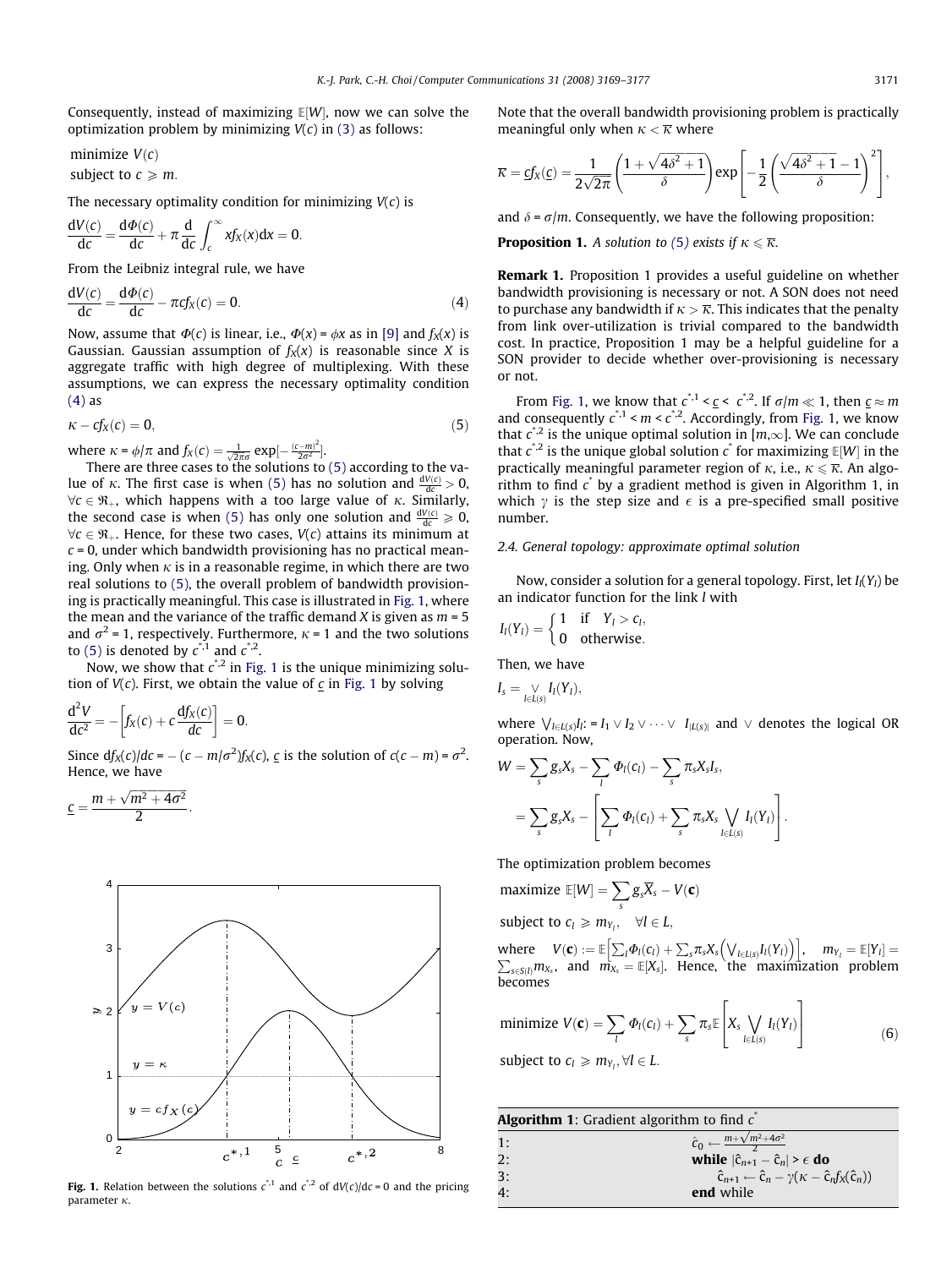<span id="page-3-0"></span>We restrict our attention to the region of  $[c^m_l, c^M_l]$  for each link's bandwidth  $c_l$  where  $c_l^m = m_{Y_l}$  and  $c_l^M$  is a sufficiently large number, then the domain of V(**c**) becomes  $A=[c_1^m,c_1^M]\times\cdots\times [c_{|L|}^m,c_{|L|}^M]\subset \mathfrak{R}_+^{|L|}.$ We have the following result for the existence of the solution to [\(6\)](#page-2-0):

**Proposition 2.** If  $\Phi_l(c_l)$  is an increasing function in  $\Re$  and  $\lim_{c\to\infty}\Phi_l(c_l)=\infty$  for  $\forall l\in L$ , there exists a vector  $\mathbf{c}^*\in A$  such that  $V(c^*)$  = inf<sub>c $\in$ A</sub>V(c). Furthermore, there exists a vector  $c^*\in A$  such that  $\nabla V(\mathbf{c}^*)=0.$ 

**Proof.** Since A is closed, we show that V is coercive. Let a sequence { ${\bf c}^k$ } denote an element of A such that  $\|{\bf c}^k\|\to\infty$  as  $k\to\infty.$  Then, for  $\mathbf{c}^k = (c^k_1, \cdots, c^k_{|L|}),$  there exists  $i \in L$  such that  $c^k_i \rightarrow \infty.$  Hence, for any given large number  $K_1 \in \mathfrak{R}_+$ , we can always find  $j \in L$  such that  $\Phi_j(c_j^k) > K_1$  if  $k \geqslant N(K_1)$ . Since  $V(\mathbf{c}^k) \geqslant \Phi_i(c_i^k)$  always holds for  $\forall$  $i \in \check{L}$ , for any given  $K_1 \in \mathfrak{R}_+$ , we have  $V(\mathbf{c}^k) \ge K_1$  if  $k \ge N(K_1)$ , i.e., lim $_{k\to\infty}$ V( $\mathbf{c}^k$ ) =  $\infty$ . Hence, V is coercive. From the Weierstrass theo-rem [\[18\],](#page-8-0) there exists a vector  $\mathbf{c}^*\in A$  such that  $V(\mathbf{c}^*)$  =  $\inf_{\mathbf{c}\in A}V(\mathbf{c})$ . Furthermore, Since V is continuously differentiable in the compact set A,  $\mathbf{c}^*$  = arg inf $_{\mathbf{c}\in A}$ V( $\mathbf{c}$ ) in Proposition 2 satisfies  $\nabla V(\mathbf{c}^*)$ = 0 as the first-order necessary optimality condition [\[18\]](#page-8-0).  $\Box$ 

Even though Theorem 2 guarantees the existence of the solution to [\(6\)](#page-2-0), it is a difficult task to find one in practice. The difficulty is due to the fact that the bandwidth cost  $\Phi_l(c_l)$  is considered on the basis of a link while the penalty  $X_{s}I_{s}$  is considered on the basis of a source. Hence, we need to transform the penalty of each source into that of each link. To this end, we introduce the following approximation  $\hat{\mathbf{l}}_s$  for  $I_s$ :

$$
\widehat{I}_s = \sum_{l \in L(s)} I_l(Y_l). \tag{7}
$$

Note that we will verify the effectiveness of (7) in Theorem 4 and 5. Now, we approximate  $V(c)$  with  $\hat{V}(c)$  by using (7) as follows:

$$
\hat{V}(\mathbf{c}) = \sum_{l} \Phi_{l}(c_{l}) + \mathbb{E}\left[\sum_{s} \pi_{s} X_{s} \left(\sum_{l \in L(s)} I_{l}(Y_{l})\right)\right],
$$
\n
$$
= \sum_{l} \Phi_{l}(c_{l}) + \mathbb{E}\left[\sum_{l} \sum_{s \in S(l)} \pi_{s} X_{s} I_{l}(Y_{l})\right],
$$
\n
$$
= \sum_{l} \left(\Phi_{l}(c_{l}) + \sum_{s \in S(l)} \pi_{s} \mathbb{E}[X_{s} I_{l}(Y_{l})]\right).
$$
\n(8)

Here,  $\Phi_l(c_l)$  and  $I_l(Y_l)$  depend only on  $c_l$  and (8) becomes

$$
\widehat{V}(\mathbf{c}) = \sum_{l} \widehat{V}_{l}(c_{l}),
$$
  
where  $\widehat{V}_{l}(c_{l}) = \Phi_{l}(c_{l}) + \sum_{s \in S(l)} \pi_{s} \mathbb{E}[X_{s}I_{l}(Y_{l})].$  Consequently, we have

minimize 
$$
\widehat{V}(\mathbf{c}) = \sum_{l} \widehat{V}_{l}(c_{l})
$$
  
subject to  $c_{l} \ge m_{Y_{l}}, \quad \forall l \in L.$  (9)

Since  $\hat{V}_l(c_l)$  is a function of  $c_l$  only, the problem is separable. With the same assumptions on  $\Phi_l(c_l)$  and  $f_{X_s}(x_s)$  as in the single-link topology, the necessary optimality condition for minimizing  $\hat{V}_l(c_l)$  can be obtained as

$$
\frac{\mathrm{d}\widehat{V}_l(c_l)}{\mathrm{d}c_l} = \phi_l - \left[ \pi_s c_l f_{Y_l}(c_l) + \sum_{j \in S(l), j \neq s} (\pi_j - \pi_s) \times \left( c_l f_{X_j}(c_l) * g_{S(l) \setminus \{j\}}(c_l) \right) \right]
$$
\n
$$
= 0 \tag{10}
$$

for any  $s \in S$ , where  $g_{S(1) \setminus \{j\}}$  is the convolution of all the  $f_{X_i}$ 's,  $l \in S(l) \setminus \{j\}$ . Note that  $g_{S(l) \setminus \{j\}}$  becomes the Gaussian distribution when  $f_{X_s}$ 's are Gaussian. Now, we show that  $\hat{V}_l(c_l)$  is convex in a some suitable sub-domain  $D \subset A$ .

**Lemma 1.** For two Gaussian pdf's  $f(x)$  and  $g(x)$  with means and variances,  $(m_1, \sigma_1^2)$  and  $(m_2, \sigma_2^2)$ , respectively, let  $h(x) := xf(x)^*$ g(x). Then,  $\frac{dh(x)}{dx} < 0$  in  $(\alpha,\infty]$  where  $\alpha = \frac{1}{2} \left[ (1 - \gamma^2) m_1 + 2 m_2 + \right]$  $\sqrt{((1+\gamma^2)m_1)^2+4(\sigma_1^2+\sigma_2^2)}$  and  $\gamma=(\frac{\sigma_2}{\sigma_1})^2$ .

**Proof.** From 
$$
\frac{df(x)}{dx} = -\frac{(x-m_1)}{\sigma_1^2}f(x)
$$
, we have  

$$
xf(x) = -\sigma_1^2 \frac{df(x)}{dx} + m_1f(x).
$$

Hence,

$$
xf(x) * g(x) = \left(-\sigma_1^2 \frac{df(x)}{dx} + m_1 f(x)\right) * g(x),
$$
  
=  $-\sigma_1^2 \frac{df(x)}{dx} * g(x) + m_1 f(x) * g(x),$   
=  $-\sigma_1^2 \frac{df(x) * g(x)}{dx} + m_1 f(x) * g(x).$ 

By using the relationship  $d(f(x)^*g(x))/dx = -(x-m)/\sigma^2(f(x)^*g(x))$ where  $m = m_1 + m_2$  and  $\sigma^2 = \sigma_1^2 + \sigma_2^2$ ,

$$
xf(x) * g(x) = (x - m) \left(\frac{\sigma_1}{\sigma}\right)^2 (f(x) * g(x)) + m_1 f(x) * g(x),
$$
  
=  $\left[ (x - m) \left(\frac{\sigma_1}{\sigma}\right)^2 + m_1 \right] (f(x) * g(x)),$   
=  $\frac{1}{\sigma^2} (\sigma_1^2 x + \sigma_2^2 m_1 - \sigma_1^2 m_2) (f(x) * g(x)).$ 

From  $h(x) = xf(x)^*g(x)$  and  $F(x) := f(x)^*g(x)$ ,

$$
\frac{dh(x)}{dx} = \frac{1}{\sigma^2} \left[ \sigma_1^2 F(x) + (\sigma_1^2 x + \sigma_2^2 m_1 - \sigma_1^2 m_2) \frac{dF(x)}{dx} \right],
$$
  
\n
$$
= \frac{1}{\sigma^2} \left[ \sigma_1^2 x^2 - (\sigma_1^2 m + \sigma_1^2 m_2 - \sigma_2^2 m_1) x - (s_2^2 m_1 - s_1^2 m_2) m + s_1^2 s^2 \right] F(x),
$$
\n(11)

by using  $dF(x)/dx = -\{(x - m)/\sigma^2\}F(x)$ . After some algebraic manipulation using (11), we can show that  $dh(x)/dx = 0$  have real solutions if

$$
\max\left((\sigma_1^2 m_2 - \sigma_2^2 m_1), 0\right) \leq \frac{1}{2} \left[\sigma_1^2 m + \frac{(\sigma_2^2 m_1 - \sigma_1^2 m_2)^2}{\sigma_1^2 m} + \frac{4\sigma_1^2 \sigma^2}{m}\right].
$$
\n(12)

Meanwhile, by the arithmetic–geometric mean inequality, the following inequality always holds:

[RHS of (12)] 
$$
\ge \frac{1}{2} \left[ 2|\sigma_2^2 m_1 - \sigma_1^2 m_2| + \frac{4\sigma_1^2 \sigma^2}{m} \right],
$$
  
 $\ge |\sigma_2^2 m_1 - \sigma_1^2 m_2| \ge |LHS \text{ of } (12)|,$  (13)

where RHS and LHS are the right hand side and the left hand side, respectively. From (12) and (13), (11) gives

$$
\frac{dh(x)}{dx} < 0 \quad \text{in} \quad (\alpha, \infty],
$$
\nwhere

$$
\alpha = \frac{1}{2} \left[ (1 - \gamma^2) m_1 + 2m_2 + \sqrt{((1 + \gamma^2)m_1)^2 + 4(\sigma_1^2 + \sigma_2^2)} \right] \text{ and } \gamma
$$
  
=  $\left( \frac{\sigma_2}{\sigma_1} \right)^2$ .  $\Box$ 

Now, we show the convexity of  $\widehat{V}_l(c_l)$ .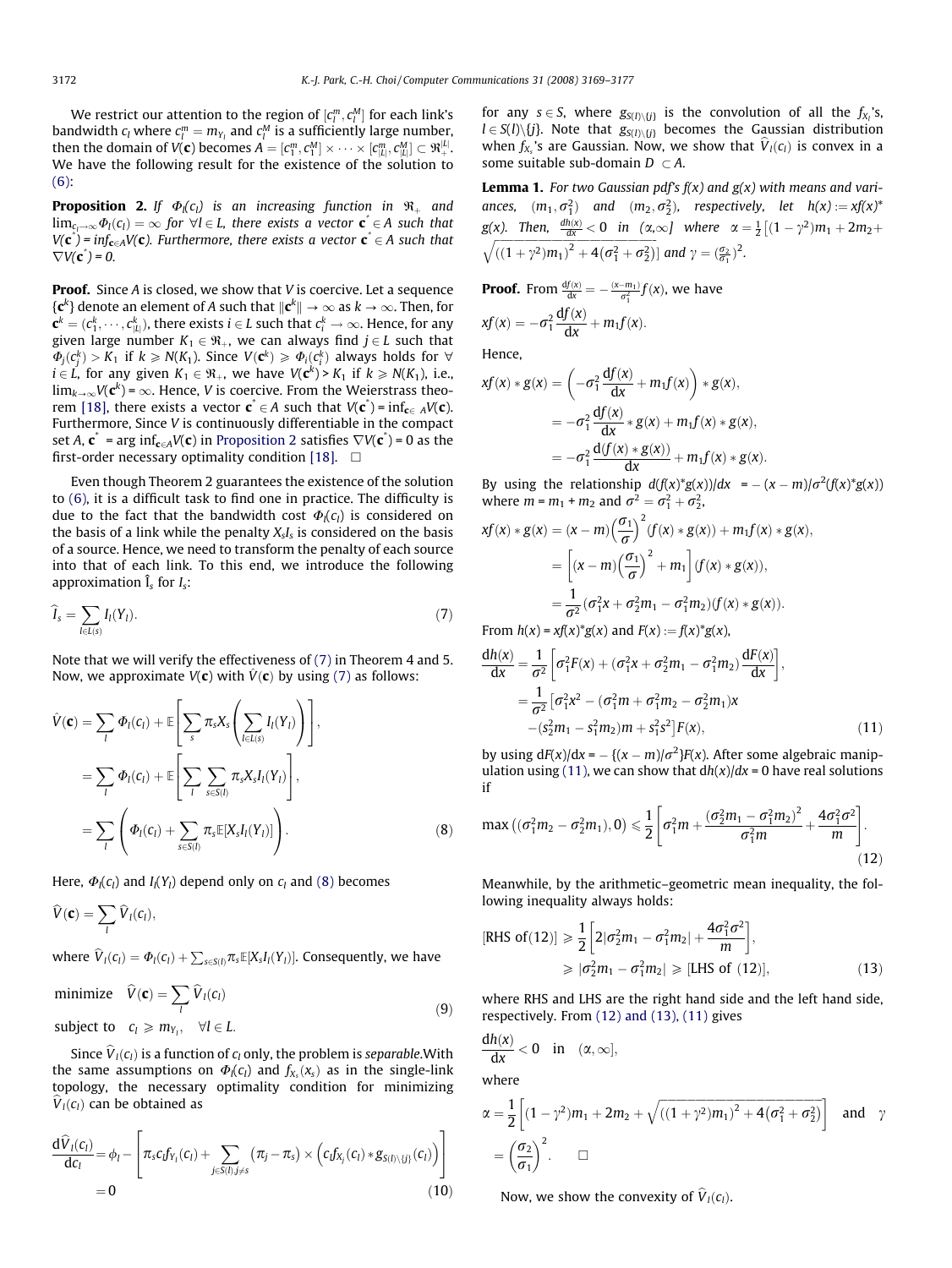<span id="page-4-0"></span>**Proposition** 3. Let us denote  $\alpha_{lj} = \frac{1}{2} \left[ (1 - \gamma^2) m_j + 2 m_{lj} + \frac{1}{2} \right]$ ffiffiffiffiffiffiffiffiffiffiffiffiffiffiffiffiffiffiffiffiffiffiffiffiffiffiffiffiffiffiffiffiffiffiffiffiffiffiffiffiffiffiffiffiffiffiffiffiffiffiffiffiffiffiffiffiffiffiffiffiffi  $\sqrt{(1+\gamma^2)m_j)^2+4\left(\sigma_j^2+\sigma_{lj}^2\right)}$  where  $\gamma_{lj}=\left(\frac{\sigma_{lj}}{\sigma_j}\right)$  $\left(\frac{\sigma_{lj}}{\sigma_i}\right)^2$ ,  $m_{lj} =$  $\sum_{s\in S(l)\setminus\{j\}}m_s$ , and  $\sigma_{lj}^2=\sum_{s\in S(l)\setminus\{j\}}\sigma_s^2$ . Then  $\widehat{V}(\mathbf{c})$  is convex in  $D=[\alpha_1, c_1^M]\times \cdots \times [\alpha_{|L|}, c_{|L|}^M] \subset \Re_+^{|L|} \quad \hbox{where} \quad \alpha_l = max(max_{j\in S(l)}\alpha_{l,j}, \underline{c_l}),$ and  $\underline{c}_l = \frac{m_l + \sqrt{m_l^2 + 4\sigma_l^2}}{2}$  $\frac{m_l + m_l}{2}$ .

**Proof.** Let  $\pi_{min} := \min_{s \in S} \pi_s$ , then from [\(10\)](#page-3-0), we have

$$
\frac{\partial^2 \widehat{V}(\mathbf{c})}{\partial c_l^2} = \frac{\mathbf{d}^2 \widehat{V}_l(c_l)}{\mathbf{d}c_l^2}, = -\left[\frac{\pi_{\min}}{\sigma_{Y_l}^2} \left(\sigma_{Y_l}^2 - c_l(c_l - m_{Y_l})\right) f_{Y_l}(c_l) + \sum_{j \in S(l), j \neq s} (\pi_j - \pi_{\min}) \times \frac{\mathbf{d}\left(c_l f_{X_s}(c_l) * g_{S(l) \setminus \{j\}}(c_l)\right)}{\mathbf{d}c_l}\right].
$$
\n(14)

Also,  $f_{Y_l}(c_l) > 0$  for  $\forall c_l \in \Re_+$  and

$$
\left(\sigma_{Y_l}^2-c_l(c_l-m_{Y_l})\right)<0,
$$
\n(15)

if  $c_l$  >  $c_l$ . From [Lemma 1,](#page-3-0)

$$
\frac{d\left(c_i f_{X_s}(c_i) * g_{S(l)\setminus\{j\}}(c_i)\right)}{dc_i} < 0
$$
\n(16)

if  $c_1 > \alpha_{l,j}$ , where  $\alpha_{l,j} = \frac{1}{2} \left[ (1 - \gamma^2) m_j + 2 m_{l,j} + \frac{1}{2} \right]$  $\sqrt{\left((1+\gamma^2)m_j\right)^2+4\left(\sigma_j^2+\sigma_{lj}^2\right)}$ ],  $\gamma_{lj}=\left(\frac{\sigma_{lj}}{\sigma_j}\right)$  $\left(\frac{\sigma_{lj}}{\sigma_i}\right)^2$ ,  $m_{lj} = \sum_{s \in S(l) \setminus \{j\}} m_s$ , and  $\sigma^2_{lj} = \sum_{s \in S(l) \setminus \{j\}} \sigma^2_s$ . By considering (14)–(16) altogether,  $\sim$ 20 $\sim$ 

$$
\frac{\partial^2 V(\mathbf{C})}{\partial c_l^2} \geqslant 0,\tag{17}
$$

in  $[\alpha_l,\infty]$ , where  $\alpha_l = \max(\max_{j\in S(l)}\alpha_{l,j},c_l)$ . Also,

$$
\frac{\partial^2 \hat{V}(\mathbf{c})}{\partial c_l \partial c_m} = 0, \tag{18}
$$

when  $l \neq m$ . Hence, from (17) and (18),  $\nabla^2 \widehat{V}(\mathbf{c})$  is positive semidefinite for all  $c \in D$  where  $D = [\alpha_1, c_1^M] \times \cdots \times [\alpha_{|L|}, c_{|L|}^M] \subset \mathfrak{R}^{|L|}_+$ . Consequently,  $\hat{V}(\mathbf{c})$  is convex in D [\[18\]](#page-8-0).  $\Box$ 

Remark 2. We further investigate the relation between A and D. If we assume that  $\sigma_{X_s}/m_{X_s} \ll 1$ , which is reasonable for common traffic demand, then we have  $\underline{c}_l \approx m_{Y_l}$  and  $\alpha_{l,j} \approx m_{Y_l}$ , and consequently  $D \approx A$ . The optimization problem [\(9\)](#page-3-0) is virtually convex in A with reasonable traffic demand that satisfies  $\sigma_{X_s}/m_{X_s} \ll 1$ .

Remark 3. From Proposition 3, it is guaranteed that a gradient algorithm based on [\(10\)](#page-3-0) always converges to a global optimum of [\(9\)](#page-3-0) if the initial point is in D. Hence, we can obtain the approximate optimal solution  $\hat{\mathbf{c}}_l^* = (\hat{c}_l^*, l \in L)$  by solving [\(10\)](#page-3-0) for each link separately. Even though a necessary optimality condition was derived as a set of coupled equations in [\[8,9\],](#page-8-0) it is non-trivial to solve these coupled equations, and an iterative algorithm such as a gradient method must be used to find the optimal solution. In applying an iterative algorithm to the optimization problem, the most critical issue is its convergence. However, there was not enough information available on the problem structure such as convexity to guarantee the convergence of an iterative algorithm in [\[8,9\].](#page-8-0)

Now, we derive several important characteristics that show the effectiveness of the approximation [\(7\).](#page-3-0)

**Proposition 4.** Let  $R(c) := \hat{V}(c) - V(c)$ , then we have

(i)  $R(c) \geqslant 0, \forall c \in \mathfrak{R}^{|L|}_+.$ (ii)  $\lim_{\mathbf{c}\to\infty}R(\mathbf{c}) = 0.$ 

(iii) 
$$
\frac{\partial R(c)}{\partial c_1} \le 0
$$
,  $\forall l \in L$ .  
\n(iv)  $-K_1 \max (O_1(c_l), O_2(c_l)) \le \frac{\partial R(c)}{\partial c_l} \le -K_2 \min (O_1(c_l), O_2(c_l))$ ,  $\forall l \in L$ , for some positive  $K_1$  and  $K_2$  that are independent of  $c_l$ . Here,  $\frac{(c_l - m_{Y_l})^2}{\frac{(-l - m_{Y_l})^2}{\cdots}}$ 

$$
O_1(c_l) = c_l e^{\frac{2\sigma_{Y_l}^2}{2\sigma_{Y_l}^2}}, O_2(c_l) = e^{\frac{2\sigma_{Y_l}^2}{2\sigma_{Y_l}^2}}.
$$

Proof.

(i) We have

$$
R(\mathbf{c}) = \widehat{V}(\mathbf{c}) - V(\mathbf{c}), = \mathbb{E}\bigg[\sum_{s} \pi_{s} X_{s}(\hat{I}_{s} - I_{s})\bigg].
$$

Hence, it is sufficient to show that  $\hat{I}_s - I_s \ge 0$  always holds. We use the following Weierstrass product inequality:

$$
1-\prod_{i=1}^n(1-a_i)\leqslant \sum_{i=1}^n a_i,
$$

where  $0 \le a_i \le 1$ ,  $i = 1, \dots, n$ . Since  $I_s = \bigvee_{l \in L(s)} I_l(Y_l) = 1 -$ <br>  $\Pi$  (1  $L(Y_s)$ ) and  $\hat{I} = \sum_{l \in L(s)} L(Y_s)$  by simply setting  $a_i = I$  $\hat{I}_{l\in L(s)}(1 - I_l(Y_l))$  and  $\hat{I}_s = \sum_{l\in L(s)} I_l(Y_l)$ , by simply setting  $a_i = I_s$ in the Weierstrass product inequality, we have  $I_s = 1 - \prod_{l \in L(s)}$  $(1 - I_l(Y_l)) \leq \sum_{l \in L(s)} I_l(Y_l) = \widehat{I}_s.$ 

 $(ii)$  Similarly as in  $(i)$ , it is sufficient to show that  $\lim_{c_1\to\infty, \forall l\in L}(\hat{I}_s - I_s) = 0$  with probability 1. When  $c_l \to \infty$ ,  $\forall l \in L$ , we have  $I_l(Y_l) \rightarrow 0$ ,  $\forall l \in L$  with probability 1. Hence, we have  $\lim_{c_l\to\infty, \forall l\in L}I_s = \lim_{c_l\to\infty, \forall l\in L}I_s = 0$  with probability 1. Consequently,  $I_l(Y_l) \to 0$ ,  $\forall l \in L$  with probability 1.

(iii) For any given  $k \in L(s)$ ,

$$
I_s = 1 - \prod_{l \in L(s), l \neq k} (1 - I_l(Y_l)) + I_k(Y_k) \times \prod_{l \in L(s), l \neq k} (1 - I_l(Y_l)),
$$
 and

$$
\widehat{I}_s = \sum_{l \in L(s), l \neq k} I_l(Y_l) + I_k(Y_k).
$$

Hence,

$$
\widehat{I}_s - I_s = I_k(Y_k) \left( 1 - \prod_{l \in L(s), l \neq k} (1 - I_l(Y_l)) \right) + \sum_{l \in L(s), l \neq k} I_l(Y_l) - 1 + \prod_{l \in L(s), l \neq k} (1 - I_l(Y_l)).
$$

Since  $\sum_{l \in L(s), l \neq k} I_l(Y_l) - 1 + \prod_{l \in L(s), l \neq k} (1 - I_l(Y_l))$  has no dependency on  $c_k$ , we have

$$
R(\mathbf{c}) = \int_{\Omega} \sum_{s} \pi_{s} x_{s} + G(c_{1}, \cdots, c_{k-1}, c_{k+1}, \cdots, c_{|L|}),
$$

where  $\Omega = \bigcap_{l \in L} H_l$  and  $H_l = \{ \mathbf{x} = (x_s, s \in S) | \sum_{s \in S(l)} x_s > c_l \}.$ Since  $\Omega$  is strictly decreasing for  $c_k$  and G has no dependency on  $c_k$ , we have  $\frac{\partial R(\mathbf{c})}{\partial c_k} \leq 0$ .

 $(iv)$  From  $(10)$  and [Lemma 1](#page-3-0) together with the result in  $(iii)$ , we have

$$
\frac{\partial R(\mathbf{c})}{\partial c_l} = -[\lambda_{1,l} c_l f_{Y_l}(c_l) + \lambda_{2,l} f_{Y_l}(c_l)], \quad \forall l \in L,
$$

for some positive  $\lambda_{1,l}$  and  $\lambda_{2,l}$  that are independent of  $c_l$ . After some manipulation, we can show

$$
-\lambda_m \max (O_1(c_l), O_2(c_l)) \leqslant \frac{\partial R(\boldsymbol{c})}{\partial c_l} \leqslant -\lambda_M \min (O_1(c_l), O_2(c_l)),
$$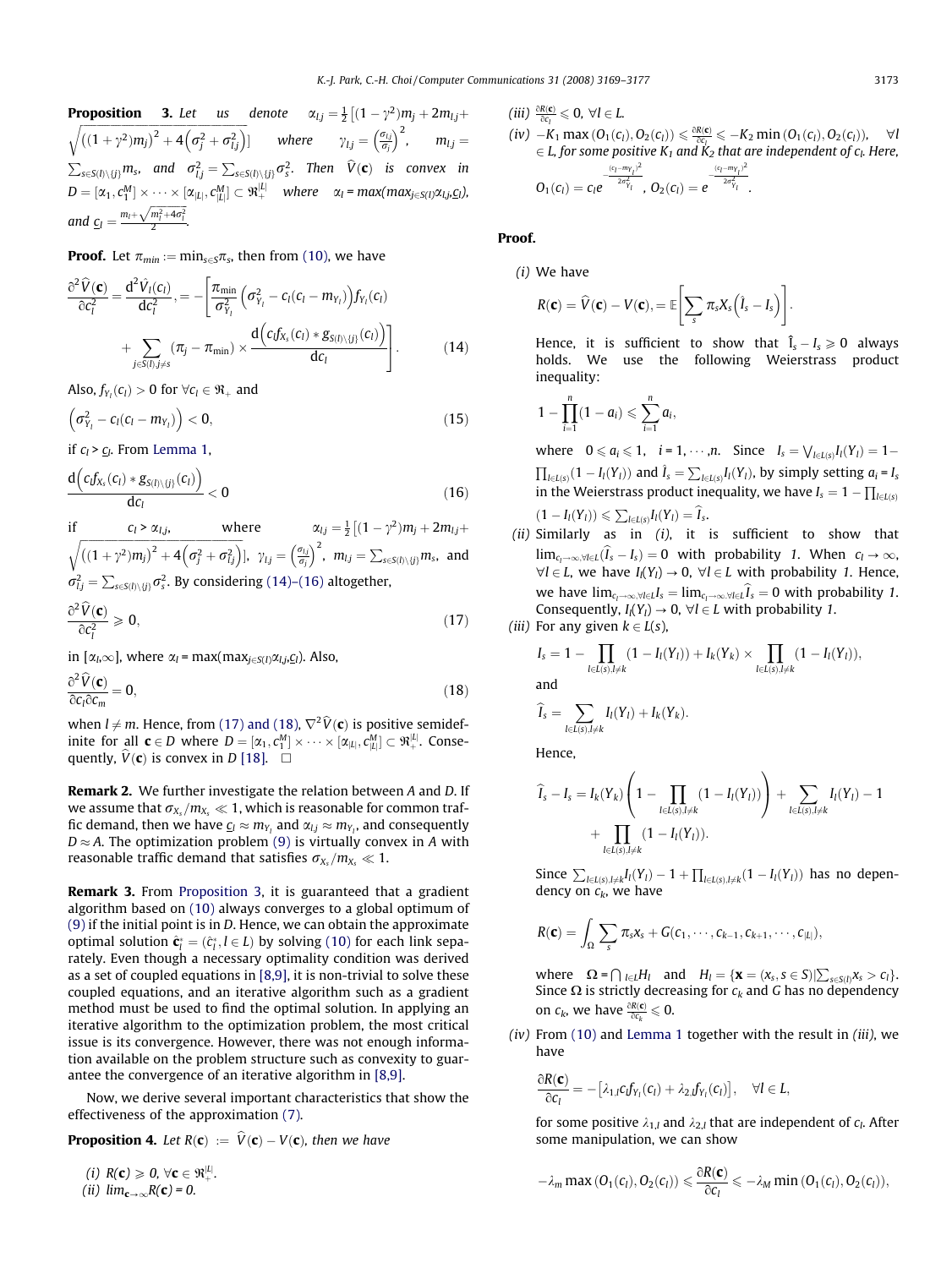<span id="page-5-0"></span>where

$$
O_1(c_l) = c_l e^{-\frac{(c_l - m_{Y_l})^2}{2\sigma_{Y_l}^2}}, O_2(c_l) = e^{-\frac{(c_l - m_{Y_l})^2}{2\sigma_{Y_l}^2}},
$$
  

$$
\lambda_m = \frac{2}{\sqrt{2\pi}\sigma_{Y_l}} \min(\lambda_{1,l}, \lambda_{2,l}), \text{ and}
$$
  

$$
\lambda_M = \frac{2}{\sqrt{2\pi}\sigma_{Y_l}} \max(\lambda_{1,l}, \lambda_{2,l}). \square
$$

**Proposition 5.** Let  $\mathbf{c}^*$  and  $\hat{\mathbf{c}}^*$  denote solutions to  $\nabla V(\mathbf{c}) = 0$  and  $\nabla \widetilde{V}(\mathbf{c}) = 0$ , respectively. Then, we have  $\hat{\mathbf{c}}^* \succeq \mathbf{c}^*$ .

**Proof.** First, for any  $c_h \; \forall l \in L$ ,  $\hat{V}_l(c_l)$  is strictly decreasing in  $[\alpha_l, \hat{c}_l^*]$ and strictly increasing in  $[\hat{c}_l^*, c_l^M]$  from [Proposition 3.](#page-4-0) Hence,  $\frac{\partial V(\mathbf{c})}{\partial c_l} \leq 0$  in  $[c_l^m, \hat{c}_l^*]$  and  $\frac{\partial V(\mathbf{c})}{\partial c_l} \geq 0$  in  $[\hat{c}_l^*, \infty]$ . Since  $\frac{\partial V(\mathbf{c})}{\partial c_l} = \frac{\partial V(\mathbf{c})}{\partial c_l} - \frac{\partial R(\mathbf{c})}{\partial c_l}$  $\frac{\partial V(\mathbf{c})}{\partial c_l}|_{c_l=c_l^*} = \frac{\partial V(\mathbf{c})}{\partial c_l}|_{c_l=c_l^*} = 0$ . Hence,  $\frac{\partial V(\mathbf{c})}{\partial c_l}|_{c_l=c_l^*} = \frac{\partial R(\mathbf{c})}{\partial c_l}|_{c_l=c_l^*} \leq 0$ from [Proposition 4](#page-4-0) (ii). Consequently,  $c_l^* \in [c_l^m, \hat{c}_l^*]$ , and we have  $c_l^* \leqslant \hat{c}_l^*$ .  $\Box$ 

From [Proposition 4](#page-4-0), we can know that  $R(c)$  decreases very fast when **c** is near  $\mathbf{c}^m := (c_l^m, l \in L)$  and changes very slowly as  $c_l$  $\rightarrow \infty$ , $\forall l \in L$ . Consequently, from [Proposition 4](#page-4-0) together with Proposition 5, we can expect that the approximate optimal solution will give slightly larger bandwidths than the optimal values under a reasonable parameter region. This is a desirable property in a conservative viewpoint.

Also,  $\hat{\mathbf{c}}^*$  can be used for further refinement of the solution, i.e., we can find a better solution by restricting our attention to the domain of  $D' = [\hat{c}_1^* - \epsilon_1, \hat{c}_1^*] \times \cdots \times [\hat{c}_{|L|}^* - \epsilon_{|L|}, \hat{c}_{|L|}^*]$  where  $\epsilon_b \forall l \in L$ , are small positive numbers.

As a special case of the problem, if we assume that all the sources are equally treated, i.e.,  $\pi_1 = \pi_2 = \cdots = \pi_{|S|} := \pi$ , then [\(10\)](#page-3-0) becomes

$$
\frac{dV_l(c_l)}{dc_l} = \phi_l - \pi c_l f_{Y_l}(c_l) = 0.
$$
\n(19)

From [Proposition 3,](#page-4-0) we have the following corollary:

**Corollary 1.** When  $\pi_s = \pi, \forall s \in S$ , there exists a unique vector  $\hat{\mathbf{c}}^* \in A$ such that  $\widehat{V}(\hat{\mathbf{c}}^*) = \min_{\mathbf{c} \in A} \widehat{V}(\mathbf{c})$  in  $B = [\underline{c}_1, c_1^M] \times \cdots \times [\underline{c}_{|L|}, c_{|L|}^M]$  where  $c_l = \frac{m_l + \sqrt{m_l^2 + 4\sigma_l^2}}{2}.$ 

**Proof.** When  $\pi_s = \pi$ ,  $\forall s \in S$ , from [\(9\)](#page-3-0),  $\widehat{V}(\mathbf{c}) = \sum_l \widehat{V}_l(c_l)$  where  $\widehat{V}_l(c_l) = \Phi(c_l) + \int_{c_l}^{\infty} y_j f_{Y_l}(y_l) dy_l$ . From Section [2.3,](#page-1-0)  $\widehat{V}_l(c_l)$  is convex when  $c_l \ge \frac{c}{\epsilon} = \frac{m + \sqrt{(m^2 + 4\sigma^2)}}{2}$ . Since the sum of a convex function is convex,  $\widehat{V}(\mathbf{c})$  is convex. Hence, min $_{\mathbf{c}}\widehat{V}(\mathbf{c})$  has a unique solution  $\widehat{\mathbf{c}}^*$ in B.  $\Box$ 

Corollary 1 shows the convexity of  $\hat{V}(\mathbf{c})$  in B when  $\pi_s = \pi, \forall s \in S$ . In fact, from the analysis of the single-link topology in Section [2.3,](#page-1-0)  $\min_{c_l} \widehat{V}_l(c_l)$  has a unique solution  $\hat{c}_l \in [c_l^m, c_l^M].$  Hence,  $\min_{\bf c} \widehat{V}({\bf c})$  has a unique solution  $\hat{\mathbf{c}}^*$  in A when  $\pi_s$  =  $\pi, \forall s \in S$ .

The overall provisioning algorithm can be summarized as a pseudo code in Algorithm 2, in which  $\mathbf{x}_{s}^{(k)}$  is the realization of  $X_{s}$ in the k-th macro interval, i.e.,  $\mathbf{x}_{s}^{(k)} = (x_{s}^{((k-1)M+1)}, \cdots, x_{s}^{(kM)})$ ,  $\mathbf{x}^{(k)}$  is the collection of all the  $\mathbf{x}_s^{(k)}$ 's,  $s \in S$ , and  $\hat{\mathbf{f}}_{\mathbf{X}} = (\hat{f}_{X_s}(\mathbf{x}_s), s \in S)$ . In the algorithm, it could be a potential issue how to construct the pdf estimate  $\hat{f}_X$  based on the previous data. Here, we simply assume the Gaussian pdf and use the estimate of the mean  $\hat{m}_{Y_l}$  and the variance  $\hat{\sigma}_{Y_l}$  based on  $\mathbf{y}_l^{(k-1)}$  to construct  $\hat{f}_{Y_l}(y_l)$  for the  $k$ -th macro-time interval. For a non-Gaussian case, we can apply an general

estimation approach such as the Parzen window method [\[19\]](#page-8-0) for the pdf  $f_{Y_l}(y_l)$  more accurately.

## 3. Numerical results

In this section, First, we verify the performance of the optimal solution in a single-link topology. Then, we give numerical results on various topologies to demonstrate the effectiveness of the approximate solution. Finally, we give simulation results that validate the performance of the robust estimator.

| <b>Algorithm 2:</b> Bandwidth provisioning<br>algorithm for each line |                                           |
|-----------------------------------------------------------------------|-------------------------------------------|
| 1:                                                                    | <b>for</b> Each $k$ -th macro             |
|                                                                       | interval <b>do</b>                        |
| 2:                                                                    | Construct $\hat{\mathbf{f}}_{\mathbf{X}}$ |
|                                                                       | based on $\mathbf{x}^{(k)}$               |
| 3:                                                                    | Solve (10) for $\hat{c}_i^*$              |
| $rac{4}{5}$                                                           | $c_l \leftarrow \hat{c}_l^*$              |
|                                                                       | end for                                   |
|                                                                       |                                           |

#### 3.1. Single-link topology

Here, we deal with the single-link topology to show the performance of the proposed algorithm.

#### 3.1.1. Single-link topology: effects of parameters on  $E[W]$

We have conducted simulations to show the effects of parameters on the expected net revenue  $E[W]$  and to compare the performance of the algorithm in [Fig. 1](#page-2-0) with that of the adaptive online bandwidth provisioning algorithm (ABP) in [\[8,9\].](#page-8-0) Here, we have adopted a single-link topology with a single traffic source. We have studied the effects of  $\kappa$  and  $\delta$  on the expected net revenue E[W]. [Fig. 2](#page-6-0) show  $E[W]$  as a function of the link bandwidth c for various values of  $\kappa$  and  $\delta$ . Here,  $E[W]$  are average values over 10 macrotime intervals and  $M = 100$ . The traffic demand X was generated by the Gaussian distribution with  $(m = 10, \sigma = m\delta)$ . From the figures, we know that the benefit of the appropriate bandwidth provisioning increases as  $\kappa$  decreases. For example, in [Fig. 2](#page-6-0), the maximum value of  $E[W]$  is smaller than 30 when  $\kappa = 0.5$ , but larger than 30 when  $\kappa$  = 0.25. When  $\kappa$  is fixed, we know from [Fig. 2](#page-6-0) that  $c^*$ becomes larger as  $\delta$  increases. Hence, as long as  $\kappa \leq \overline{\kappa}$  is satisfied, we need to purchase more bandwidth to maximize the net revenue as  $\delta$  increases.

3.1.2. Single-link topology: performance analysis under the Gaussian demand

We have compared the performance of the proposed algorithm in [Fig. 2](#page-6-0) with the ABP algorithm in a single-link topology. Unless otherwise stated, we have set the values of parameters as follows:  $g = 4$ ,  $\phi = 1$ , and  $\pi = 2$  for SON. In the ABP algorithm, we have set  $\Theta = \left[\frac{X}{10}\right], i_f = i_b = 0.3\Theta$ , and  $\eta_l = 1$ . Note that we have not taken the link utilization threshold  $\eta_l$  into account in the problem formulation, i.e., we have implicitly assumed that the target utilization threshold  $\eta_l$  = 1 without loss of generality.

We compare the average net revenues of the proposed algorithm and the ABP algorithm. First, we derive the theoretical maximum value of the expected net revenue  $W_{max} := \max_{c} E[W]$ , which can be used as an upper bound of W. The penalty term in  $W_{max}$  can be expressed with  $c^* = \arg \max_{c} E[W]$  as follows:

$$
\int_{c^*}^\infty x f_X(x) dx = m + \sigma^2 f_X(c^*) - m I_{c^*},
$$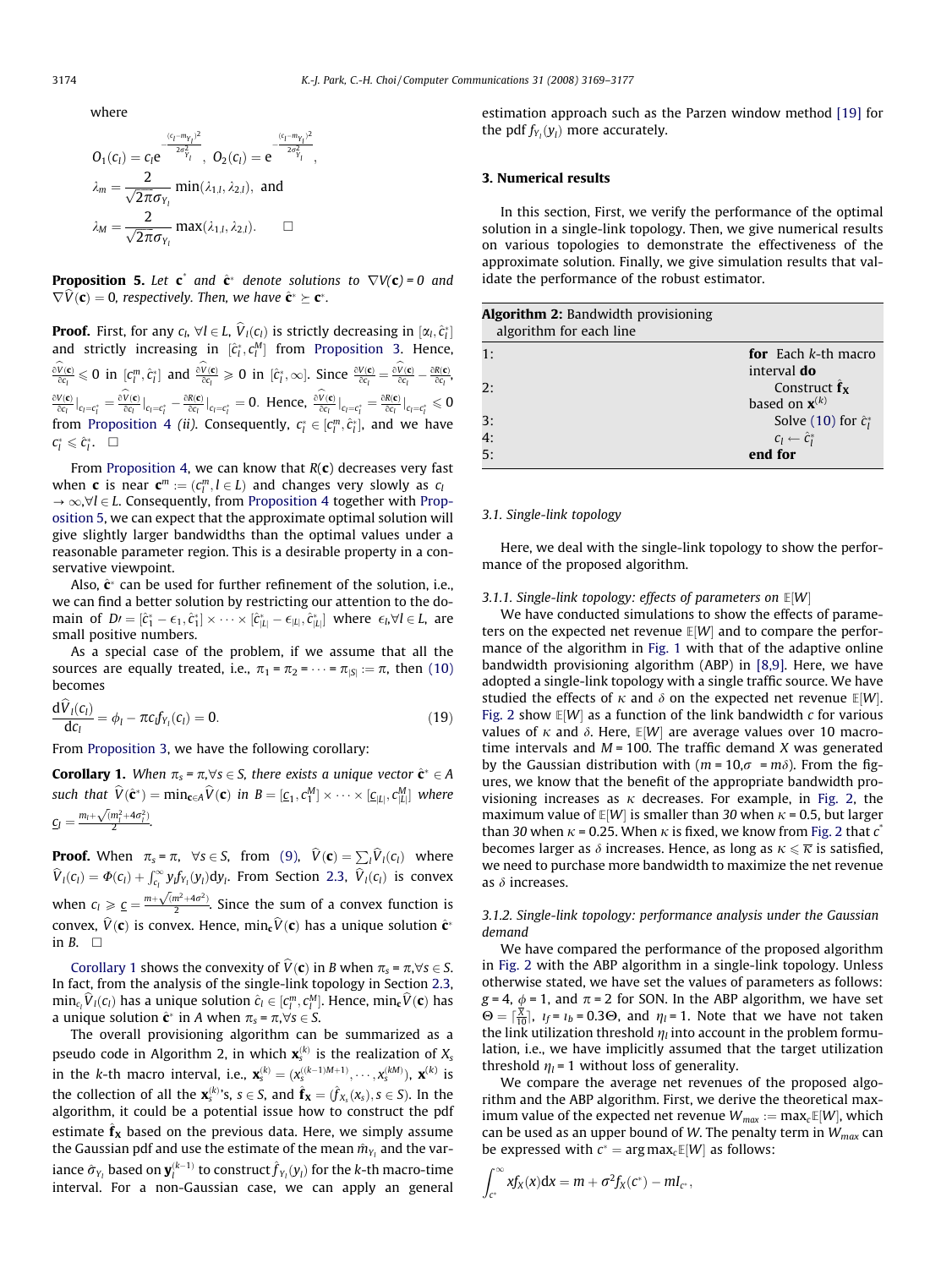<span id="page-6-0"></span>

Fig. 2. Average revenue  $E[W]$  vs. link capacity c for various values of the pricing parameter  $\kappa$ .

where  $I_{c^*} = \int_0^{c^*} f_X(x) dx$ . Hence,

$$
V(c^*) = \phi c^* + \pi \bigg[ \sigma^2 f_X(c^*) + mQ\bigg(\frac{c^* - m}{\sigma}\bigg) \bigg]
$$

where  $Q(x)$  is the *Q-function* of the Gaussian distribution. Thus,  $W_{\textit{max}}$  is

;

$$
W_{\text{max}} = m \left[ g - \pi Q \left( \frac{c^* - m}{\sigma} \right) \right] - \phi c^* - \pi \sigma^2 f_X(c^*).
$$
 (20)

From (20) together with [\(5\),](#page-2-0) we can obtain the upper bound on the expected net revenue  $E[W]$ .

Fig. 3 shows the average net revenues of the proposed algorithm and the ABP algorithm. The maximum bound obtained from (20) is included for comparison. In this simulation, the traffic demand X follows the Gaussian distribution with ( $m = 100$ ,  $\sigma = m\delta$ ). Fig. 3 shows that the net revenue of the proposed algorithm is larger than that of ABP for the entire range of  $\delta$ , which confirms that the proposed algorithm outperforms ABP in terms of the net revenue. Note that the difference between the net revenue of the proposed algorithm and the maximum bound gets larger as  $\delta$ increases. The reason is as follows: The proposed algorithm estimates the distribution of the traffic demand based on the data in the previous macro-time interval. However, the size of data used for each pdf estimation is fixed to the number of micro-time slots



Fig. 3. Average net revenues for ABP, the proposed algorithm, and the theoretical maximum bound with respect to  $\delta$ , the ratio of the standard deviation to the mean of traffic demand, i.e.,  $\delta = \sigma/m$ .

in one macro-time slot, i.e.,  $M = 100$  in our simulations. Consequently, the errors caused by pdf estimation will become larger and the performance of the proposed algorithm will degrade as  $\delta$ increases.

3.1.3. Single-link topology: performance analysis under various cases of traffic demand

We have performed numerical studies for various cases of different traffic demand. The traffic demand follows the Gaussian distributions with  $(m = 100, \sigma = 10 + 5(i - 1))$  and  $(m = 100 + 20(i - 1))$ ,  $\sigma$  = 10 + 2(*i* – 1)), for the *i*-th macro-time slot, in Cases 1 and 2 of Table 1, respectively. So far, we have only considered the cases of the Gaussian traffic demand. Thus, we have performed simulations with the heavy-tailed distribution in Cases 3 and 4 of Table 1. In Case 3, the traffic demand distribution is a single Pareto distribution with the shape parameter  $a = \frac{5}{3}$  and the scale parameter  $b = 40$ . Further, in Case 4, we have taken into account an aggregation of ten Pareto sources. The mean of each source is set to 10, and the shape and the scale parameters for the i-th source are set to  $a = \frac{10}{10-2[\frac{1}{2}]}$  and  $b = 2[\frac{1}{2}]$ , respectively. Table 1 shows that the net revenue of the proposed algorithm is larger than that of ABP for all the cases. It also shows the relative gain, which is the ratio of the net revenues between the proposed algorithm and ABP. Especially, in Case 3, the proposed algorithm shows outstanding performance improvement compared to ABP. Hence, we can expect that the proposed algorithm works well in bursty traffic demand.

#### 3.2. More general topologies

Now, we consider more general topologies such as a two-link topology, a parking-lot scenario, and a tree topology.

#### 3.2.1. Illustrative example: a simple two-link topology

We need to verify the accuracy of the approximate optimal solution obtained from [\(10\).](#page-3-0) For this purpose, we introduce a simple, yet illustrative two-link network. Consider a network with two successive links,  $l_1$  and  $l_2$  as in [Fig. 4](#page-7-0). Let  $X_1$  and  $X_2$  denote two

| Table 1                                                             |  |
|---------------------------------------------------------------------|--|
| Average net revenue $E[W]$ for various traffic demand distributions |  |

|                 | Case 1     | Case 2     | Case 3    | Case 4     |
|-----------------|------------|------------|-----------|------------|
| ABP<br>Proposed | 186<br>214 | 349<br>435 | 82<br>116 | 138<br>157 |
| Relative gain   | 115%       | 125%       | 141%      | 114%       |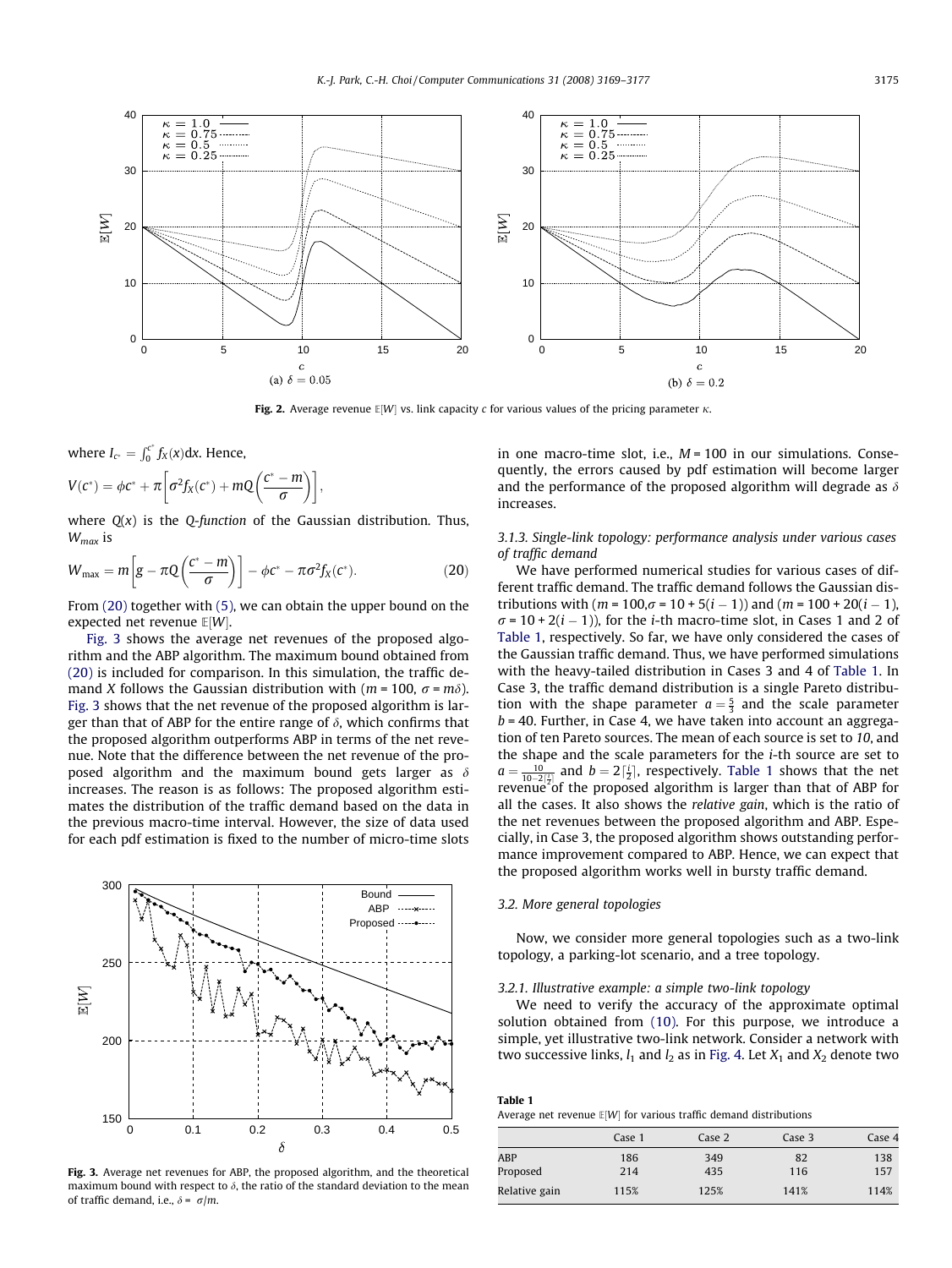<span id="page-7-0"></span>

Fig. 4. A two-link topology.

traffic flows, each of which traverses  $L(s_1) = \{l_1, l_2\}$  and  $L(s_2) = \{l_2\}$ , respectively. The net revenue W is

$$
W=g_1X_1+g_2X_2-(\phi_1c_1+\phi_2c_2)-(\pi_1Z_1+\pi_2Z_2).
$$

Here,  $Z_1 = X_1I_1(X_1,X_2)$  and  $Z_2 = X_2 I_2(X_1,X_2)$  where  $I_1(X_1,X_2)$  and  $I_2(X_1, X_2)$  $X_2$ ) are indicator functions as follows:

$$
I_1(X_1, X_2) = \begin{cases} 1 & \text{if } X_1 \geqslant \min(c_1, c_2 - X_2), \\ 0 & \text{otherwise}, \end{cases}
$$

and

$$
I_2(X_1,X_2)=\left\{\begin{matrix}1 & \text{if }X_2\geqslant c_2-X_1,\\0 & \text{otherwise,}\end{matrix}\right.
$$

respectively. The objective function becomes

minimize 
$$
V(c_1, c_2) = \phi_1 c_1 + \phi_2 c_2 + \mathbb{E}[\pi_1 Z_1 + \pi_2 Z_2]
$$
  
subject to  $c_l \ge m_{Y_l}, l = 1, 2$ .

By introducing [\(7\)](#page-3-0), we have the following approximate objective function  $\hat{V}$ :

$$
\begin{aligned} \widehat{V}(c_1,c_2) &= \phi_1 c_1 + \phi_2 c_2 + \pi_1 \int_{c_1}^{\infty} x_1 f_{X_1} \, dx_1 + \int_0^{\infty} \int_{c_2 - x_2}^{\infty} (\pi_1 x_1 + \pi_2 x_2) f_{X_1} \, dx_1 f_{X_2} \, dx_2. \end{aligned}
$$

The necessary optimality conditions are

$$
\frac{\partial \hat{V}}{\partial c_1} = \phi_1 - \pi_1 c_1 f_{Y_1}(c_1) = 0,\n\frac{\partial \hat{V}}{\partial c_2} = \phi_2 - \pi_2 c_2 f_{Y_2}(c_2) - (\pi_2 - \pi_1) [c_2 f_{X_1}(c_2) * f_{X_2}(c_2)] = 0,
$$

where  $Y_1 = X_1$  and  $Y_2 = X_1 + X_2$ . Hence,  $f_{Y_1} = f_{X_1}$  and  $f_{Y_2} = f_{X_1} * f_{X_2}$ .

3000 1000

(a) Relative error  $(V - \hat{V})/V$ 

1050 1100 1150 ,<br>1200

 $\scriptstyle c_1$ 

1300 <sup>→</sup><br>1250 0.14 0.12 0.1 0.08 0.06 0.04 0.02 0

 $\hat{V}$ )/ $V$ 

 $\overline{U}$ 

3200

 $c_2$ 



#### 3.2.2. Parking lot scenario

Now, for further investigation on the performance of the proposed algorithm, consider the so called ''parking lot" scenario in Fig. 6. There is a traffic source traversing all the links in an endto-end manner. Each link also has one cross traffic which uses that link only. We obtain the approximate optimal solution by solving [\(10\)](#page-3-0) with a gradient algorithm. For comparison, we also derive the optimal solution by numerical enumeration. The values of parameters used for simulations are as follows:  $\phi_l = 1$  for all  $l \in L$ ,



Fig. 6. A parking lot scenario.

#### Table 2

Performance of the proposed algorithm under parking lot scenarios

| $ L $ c |                            | $\hat{\mathbf{r}}^*$                                                                | Relative error in %        |
|---------|----------------------------|-------------------------------------------------------------------------------------|----------------------------|
|         |                            |                                                                                     | $(=(\hat{c}^* - c^*)/c^*)$ |
|         | 3(23.1, 23.5, 23.2)        | (23.5, 23.7, 23.5)                                                                  | (1.73, 0.85, 1.29)         |
|         | 4 (23.6, 23.1, 23.5, 23.5) | (23.7, 23.5, 23.6, 23.6)                                                            | (0.42, 1.73, 0.43, 0.43)   |
|         |                            | 5 (23.5,23.2,23.5,23.5,23.3) (23.7,23.4,23.6,23.7, 23.4) (0.85,0.86,0.43,0.85,0.43) |                            |



**Fig. 5.** Relative error  $(V - \hat{V})/V$  vs. link capacities  $c_1$  and  $c_2$  under the two-link topology in Fig. 4.